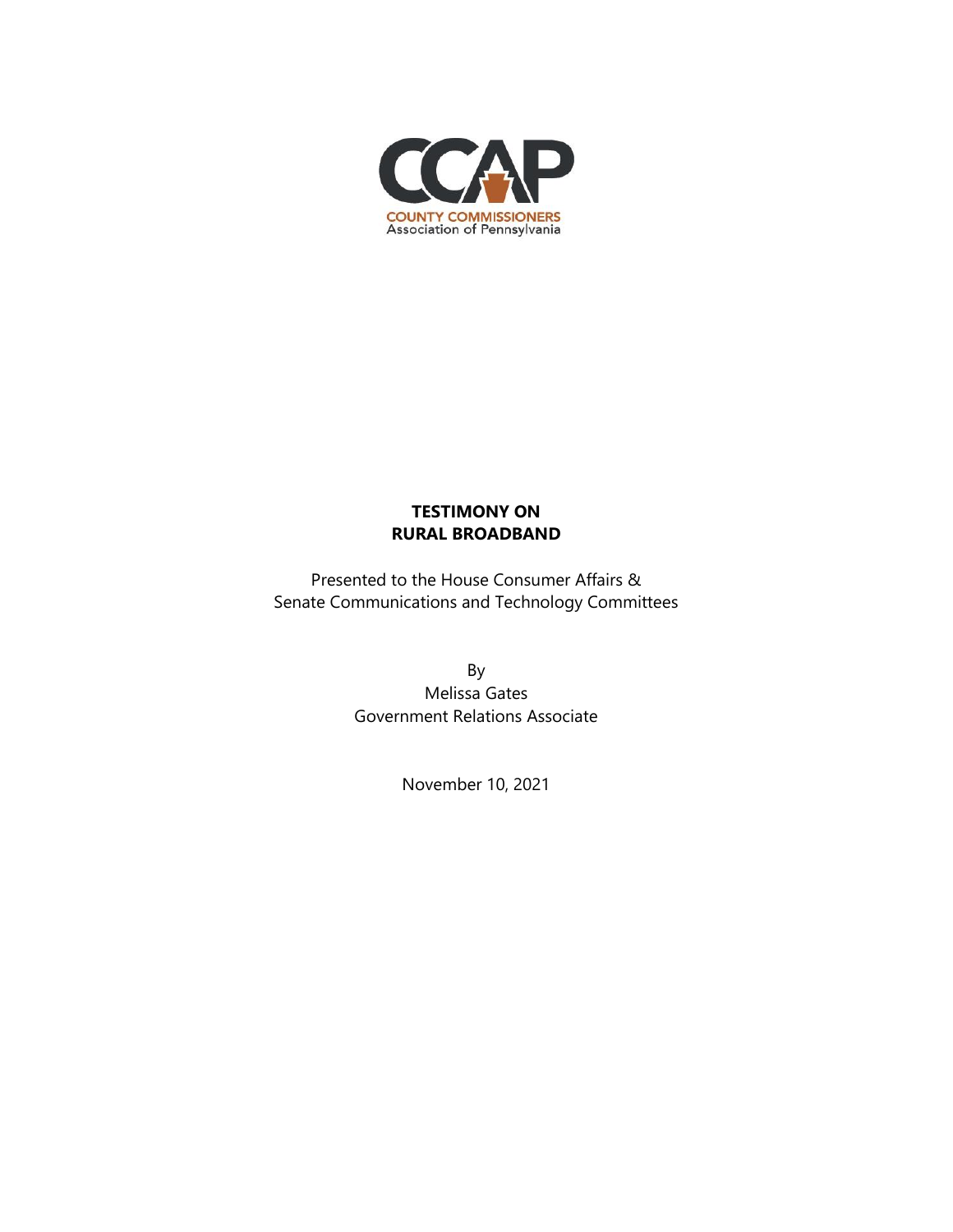The County Commissioners Association of Pennsylvania (CCAP) is a non-profit, non-partisan association providing legislative, educational, insurance, research, technology, and similar services on behalf of all of the commonwealth's 67 counties.

We appreciate the opportunity offer our remarks on the importance of expanding broadband access to all of Pennsylvania's residents. Counties are a key partner with the state and federal government in solving the technological divide, and we appreciate the continued attention of the General Assembly on this issue.

Broadband expansion has been a top priority for counties since 2019, long before the current distanced, digitally-reliant environment in which we find ourselves. We recognize that highquality communication infrastructure is essential to our communities and critical for education, employment, economic development and the provision of efficient and effective services to our residents. High speed and reliable internet access have become a necessity for all Pennsylvanians, regardless of where in the commonwealth they are located. Rural, urban and suburban communities alike cannot continue to wait for infrastructure that is critical to our economic vitality and our personal quality of life. Without broadband, a significant number of Pennsylvanians are missing access to opportunities, while rural areas find it harder and harder to attract and retain residents and encourage business development.

Every citizen in the commonwealth deserves the access to broadband. Without broadband access, opportunities are missed; access to broadband increases access to healthcare, education, and business. Whether it is a farmer seeking advice from an extension office, a senior studying to graduate, students and parents navigating virtual education, or an individual seeking counseling, all benefit from broadband access. The void in broadband is eroding cornerstones to healthy growth for thousands of citizens. Through the pandemic, communities had to adapt and develop new alternatives to access education, work and telehealth through broadband, further exposing the lack of availability and the need of Pennsylvanians for high speed and reliable internet access. Some individuals get to experience continuity and healthy growth, while others wait and potentially whither. Broadband, or the lack of it, is creating an arbitrary divide based on geography and economics. To create a viable and vibrant future with a healthy and educated public, high speed broadband access throughout Pennsylvania is necessary.

The need for access to broadband continues to be echoed at all levels of government as one of the biggest hurdles of the 21<sup>st</sup> century. Counties have been engaging in their own local solutions to provide internet connectivity for their residents, especially in rural areas, and better bandwidth capacity statewide. In many rural parts of the state, internet service providers have to build the infrastructure over long distances for few customers, which is often cost-prohibitive. County initiatives piloted throughout the state include leveraging of existing structures, investment in dark fiber and development of centralized community location hotspots. From innovators to investors and funders, counties convene stakeholders and act as support systems to give our communities this basic need.

To help capture information, identify and share those county best practices surrounding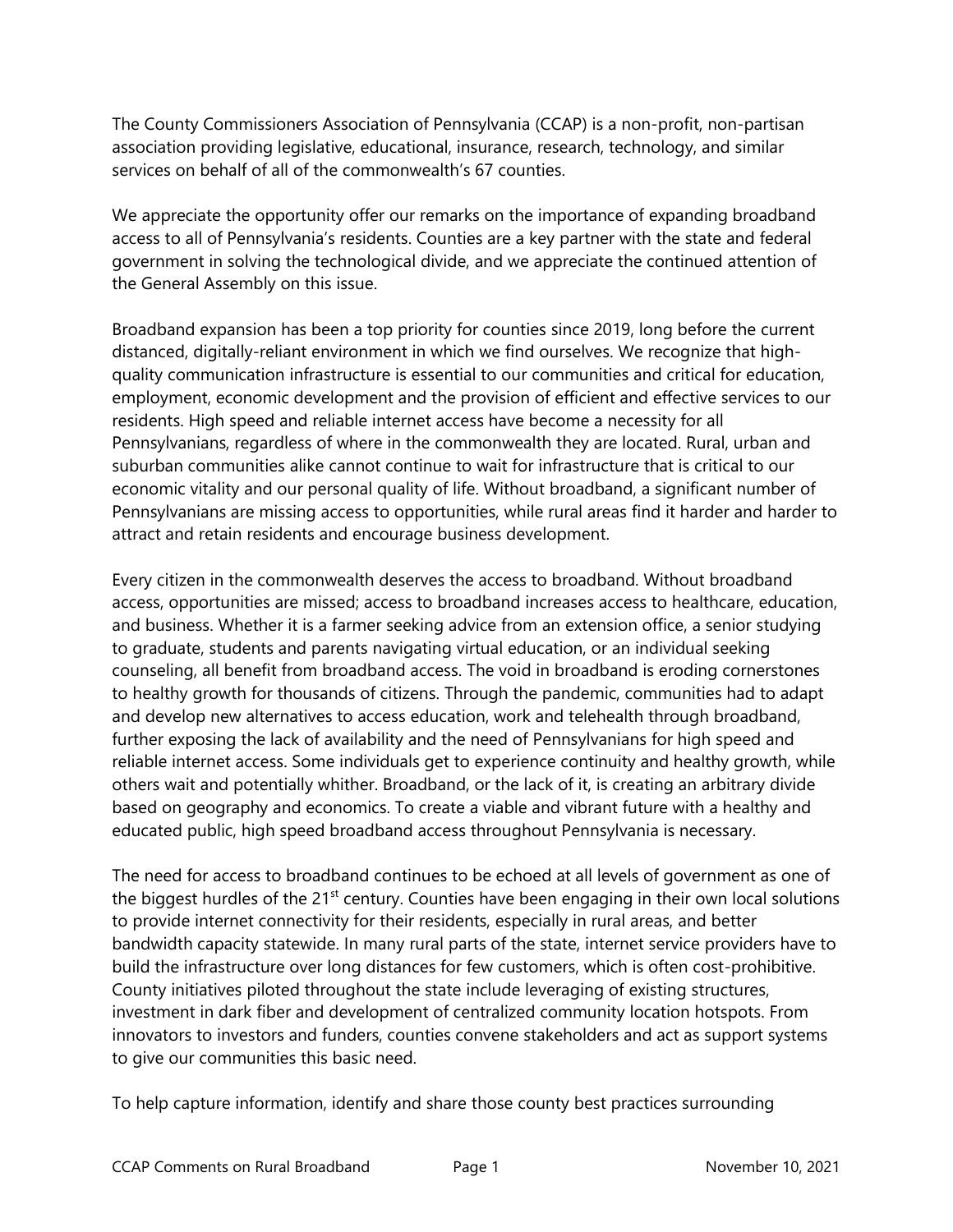broadband expansion and deployment initiatives, CCAP worked with Penn State Extension to develop a survey to better understand county approaches to broadband development. Results from the survey have been culminated into a [report](https://www.pacounties.org/getmedia/1a24d642-0ab6-4f31-8630-9471fff4f0e4/CountyBroadbandReportFINAL20210716.pdf) that will help inform the commonwealth's plan for broadband development and bridging the digital divide.

The report aims to demonstrate the work of counties by discussing county projects and methodologies, themes, best practices and lessons learned, which will inform further discussions about broadband expansion and the county role in this critical service deployment. From information collected through the county surveys, the report states three primary findings. The first is that counties are engaged and investing in broadband expansion initiatives on a broad scale, with more than two-thirds of counties involved in broadband expansion and access projects. The report also demonstrates there is truly no one-size fits all solution to bridging the digital divide in terms of partnerships, financing, project methodology, technology used or even project size and need. Also, the report affirms that counties cannot solve the issue of broadband expansion and access alone, and strategic, coordinated investments and partnerships are critical. In order to move Pennsylvania forward together, coordination between all levels of government and industry is critical to avoid overbuild and ensure commonwealth residents have adequate and affordable access to broadband now and for the future.

Along with a summary of findings that note the need for multi-partner investments, the report dives into technology and infrastructure, funding and investments, partnerships and providers, as well as key takeaways, lessons learned and advice for deployment for counties and other entities that want to engage in broadband expansion initiatives.

Counties understand how critical this issue is and so we keep searching for solutions. For instance, Pennsylvania's counties have partnered with the National Association of Counties (NACo) to assess broadband download and upload speeds to better provide data about broadband coverage across not only the commonwealth, but the entire nation. NACo's [Understanding the True State of Connectivity in America](https://www.naco.org/sites/default/files/documents/Understanding-the-True-State-of-Connectivity-in-America.pdf) synthesizes information from the TestIT app, which measured broadband upload and download speed information to create more accurate broadband speed maps nationwide.

Through NACo's initiative, data from more than 78% of the nation's counties was collected over a year, and showed 76% of counties averaged cellular connections below the FCC's minimum of 25 mbps download and 3 mbps upload, and 59.6% of counties were experiencing fixed-wireless internet below the FCC minimum. In addition, more than 65% of counties were experiencing the internet at speeds slower than the levels reported by the industry.

The report also focuses on what the lack of connectivity and discrepancies in service mean for different aspects of life including challenges to economic development, education, workforce development, health and human services, justice and public safety, and agriculture. It further identifies reasons for gaps in coverage, including incomplete and inaccurate data, prohibition of local solutions and the high cost of deployment. While this report does not solve the broadband issue, it is one step in the path to solving the issue of access to broadband.